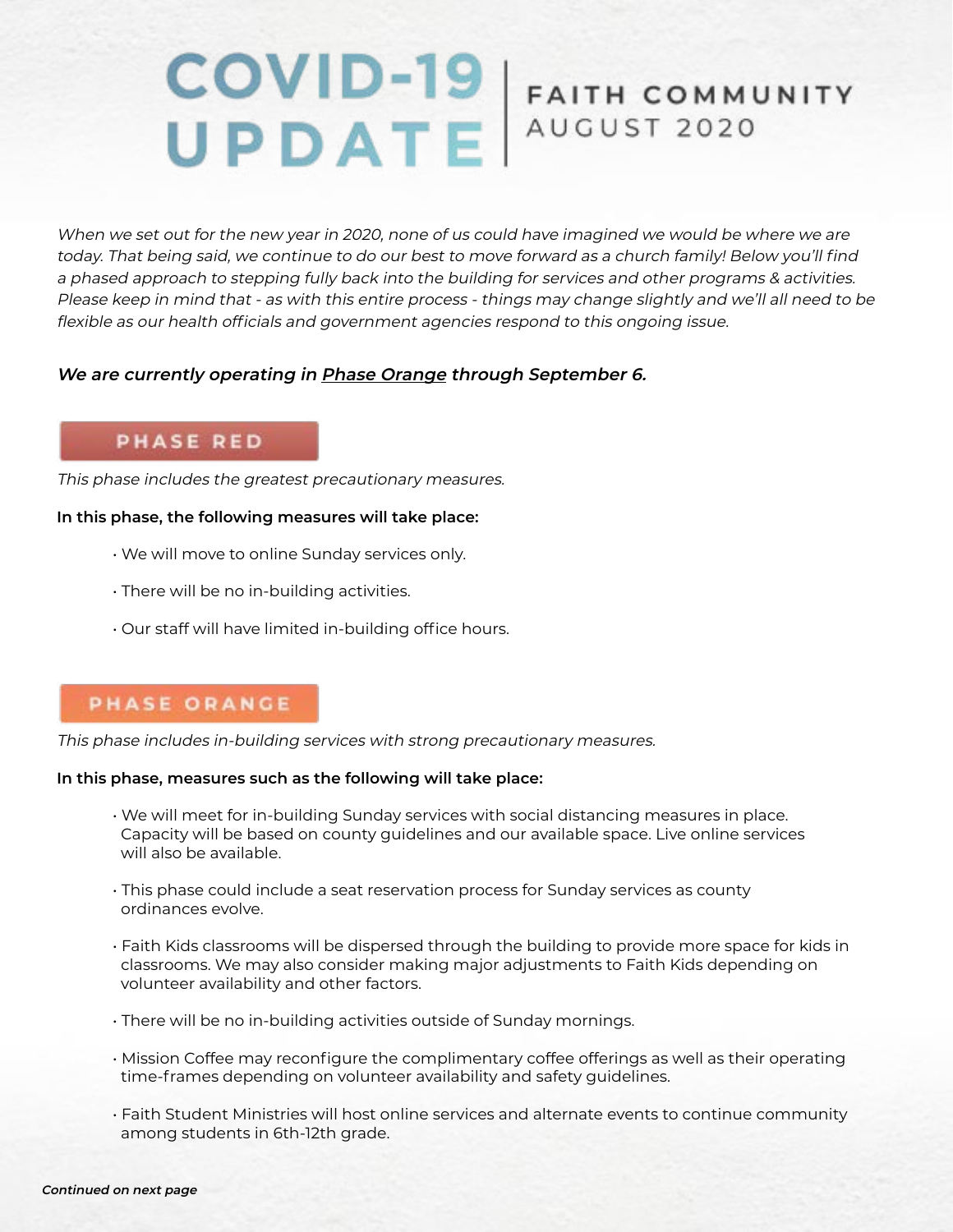### PHASE YELLOW

This phase includes moderate precautionary measures.

#### **In this phase, measures such as the following will take place:**

- There will be in-building services with social distancing measures in place. Online services will continue to be available.
- Faith Kids classrooms will be dispersed through the building to provide more space for kids in classrooms.
- There will be no in-building activities outside of Sunday mornings with the exception of select Groups/programs like Celebrate Recovery, GreifShare, and DivorceCare.
- Faith Student Ministries will begin meeting in-person with a rotation of in-building programs & activities as well as offsite activities.

## **PHASE GREEN**

This phase includes the mildest precautionary measures.

#### **In this phase, measures such as the following will take place:**

- There will be in-building Sunday services as well as online services.
- Activities and programs may resume outside of Sunday mornings.
- The social distancing signs may be removed, but we ask that people respect each other and do their best to keep one another healthy.
- Mission Coffee may open normally depending on volunteer availability.
- Faith Kids classrooms will return to their original spaces pending volunteer availability.

#### **We'll be implementing the following measures in all phases:**

- Hand sanitizer will be readily available & encouraged.
- Masks will be available for those that don't have one and prefer to wear one.
- We'll be encouraging anyone that is sick especially with a fever of 100 degrees or higher as well as those who have recently been in contact with someone that has tested positive for COVID-19 to stay home.

#### **Other information:**

• To determine the best phase for our church family and guest's safety, we'll be watching for guidelines, mandates, and recommendations from our local health department and government agencies. Our teams will clearly communicate any changes to services, programs, or other things that may impact you through social media, [email,](mailto:https://us11.list-manage.com/subscribe%3Fu%3Dfd15d41f0a1b9608c3d023ca0%26id%3D7336a131d3?subject=) and the **Faith Community App.**